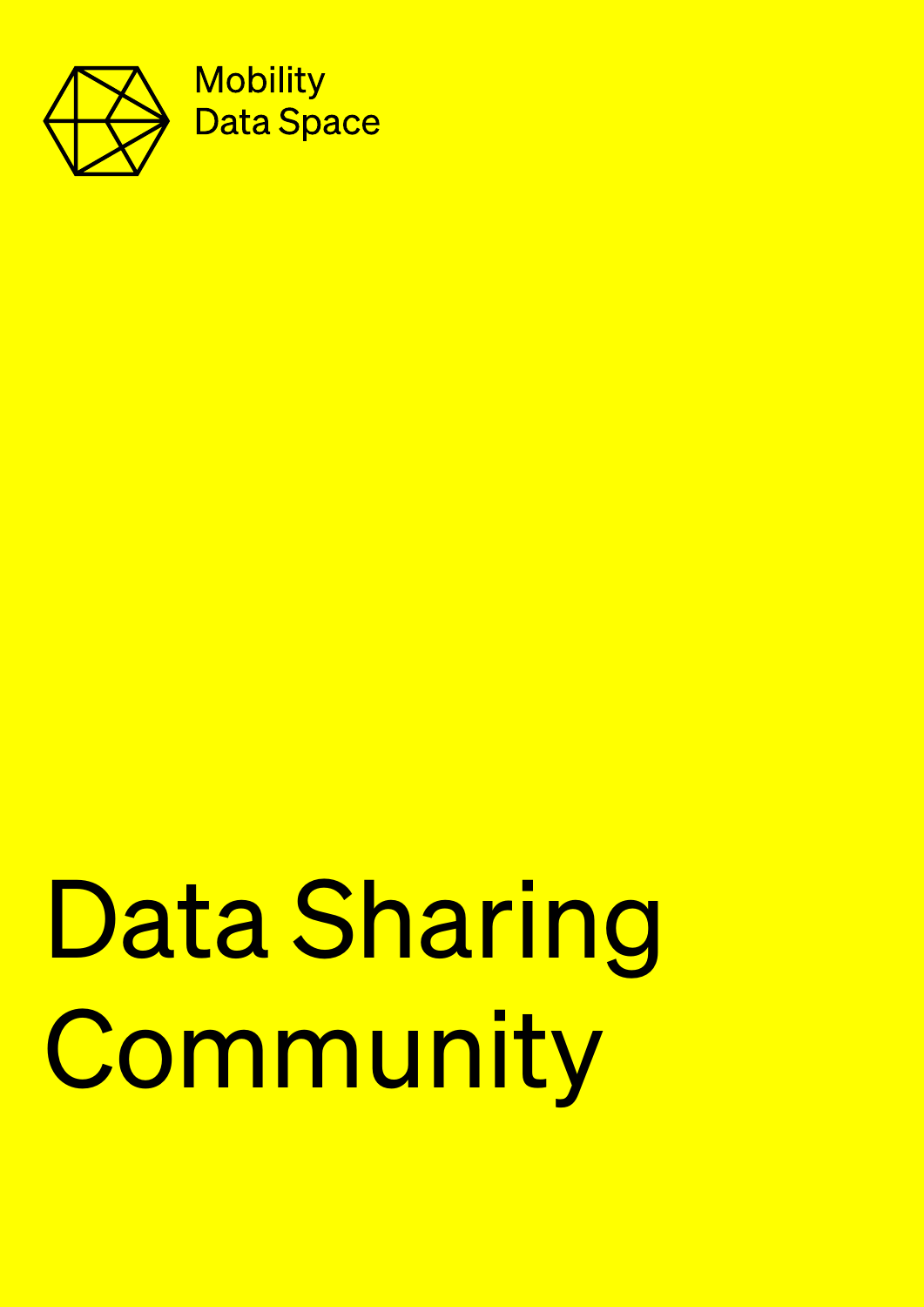#### The Mobility Data Space at a glance

The Mobility Data Space is a data marketplace where partners in the mobility sector can share data based on equal rights and data sovereignty to facilitate and advance innovative, environmentally sustainable and user-friendly mobility concepts.

It sets itself apart from existing data marketplaces through its focus on transparency, decentralized architecture, high data protection standards and data sovereignty. It also offers users unique opportunities to benefit from the added-value potential of their data.

Establishing the Mobility Data Space in the market aims to contribute to the German and European economic and digital sovereignty. Its technical basis is the result of close collaboration of European and national initiatives to ensure interoperability with Gaia-X projects and other European data spaces.

The non-profit organization DRM Datenraum Mobilität GmbH, which emerged from an acatech – National Academy of Science and Engineering project, manages its operations. The German government has provided start-up financing through the Federal Ministry for Digital and Transport.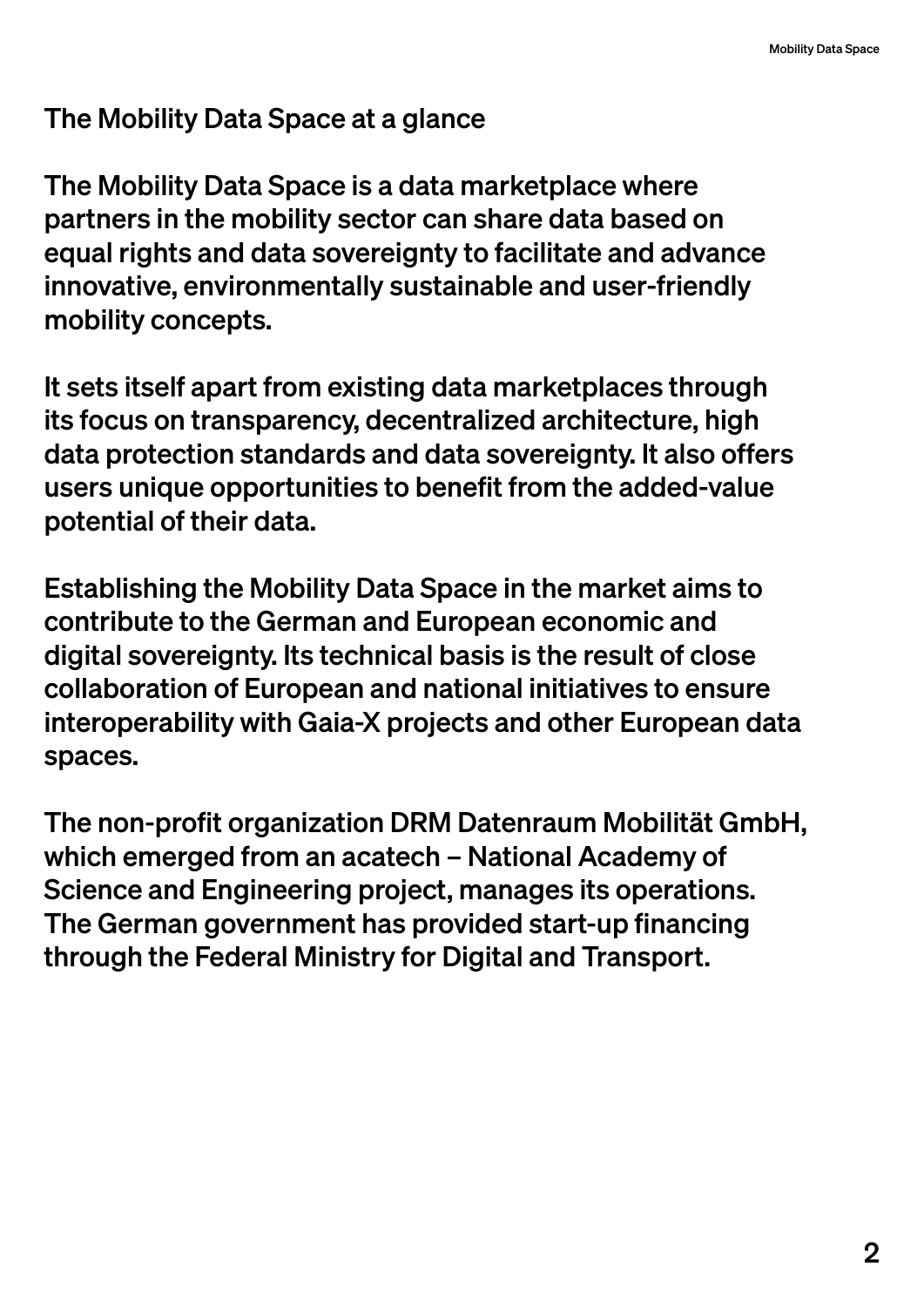### Questions and answers about the Mobility Data Space



### **01** What data is shared in the Mobility Data Space?

The Mobility Data Space offers an ecosystem to trade all types of data that foster the development of new, innovative products and services in the mobility sector – based on the highest standards of data protection and European data security.

### O2 Who can join<br>the community?

The Mobility Data Space is a data sharing community open to all organizations working on mobility solutions, no matter where they serve – road-, rail-, water- or air-based. From major vehicle manufacturers to rideshare services, from public transport operators to navigation software companies, from research institutes to bikeshare providers.

### **03** Why is a Mobility<br>Data Space needed?

High-quality data is the key resource of our time. In the mobility sector, data is an essential prerequisite for innovation such as autonomous driving, smart traffic management systems as well as user-friendly and sustainable solutions in transport and logistics.

The Mobility Data Space provides all members with equal and transparent access to data and aims to spark competition for the best ideas and concepts.



#### What advantages does the data O4 What advantages does the data<br>sharing community of the Mobility Data Space offer its users?

#### 04.1 Transparency and data sovereignty:

- All users have access to the Mobility Data Space under the same terms and conditions. Providers and purchasers of data are free to negotiate the specific terms and conditions of their transaction agreement.
- Data is transmitted directly between the contractual parties (peer-to-peer). There is no central data storage, and the data provider always knows who is using their data.
- As of now there is no other comparable mobility platform available to organizations who do not want to go through an intermediary when exchanging data. Without the MDS they have to enter time-consuming and cost-intensive individual contracts.
- Data providers can decide who can use their data. They are also free to deny certain entities the usage of their data. Pricing is completely self-determined by the providers.
- No lock-in: The technical architecture of the Data Space the IDS RAM (International Data Spaces Reference Model Architecture) – is ought to be interoperable with other Gaia-X data spaces.

#### 04.2 One-Stop-Shop for a wide range of data:

- The Mobility Data Space covers all kinds of mobility-related data, including e.g. maps, weather and infrastructure data.
- The data offered in the National Access Point for mobility data, operated as a mobility data marketplace by the German Federal Highway Research Institute, is also going to be made available in the Mobility Data Space. This includes data that public companies and authorities must share under the European guidelines on smart transport systems and open data, such as information on hazards, roadwork and available truck parking space along motorways and highways.

#### 04.3 Easy to use:

- The Mobility Data Space offers its users easy access and follows transparent rules.
- For the most basic types of data sharing, an easy-to-configure connector is available.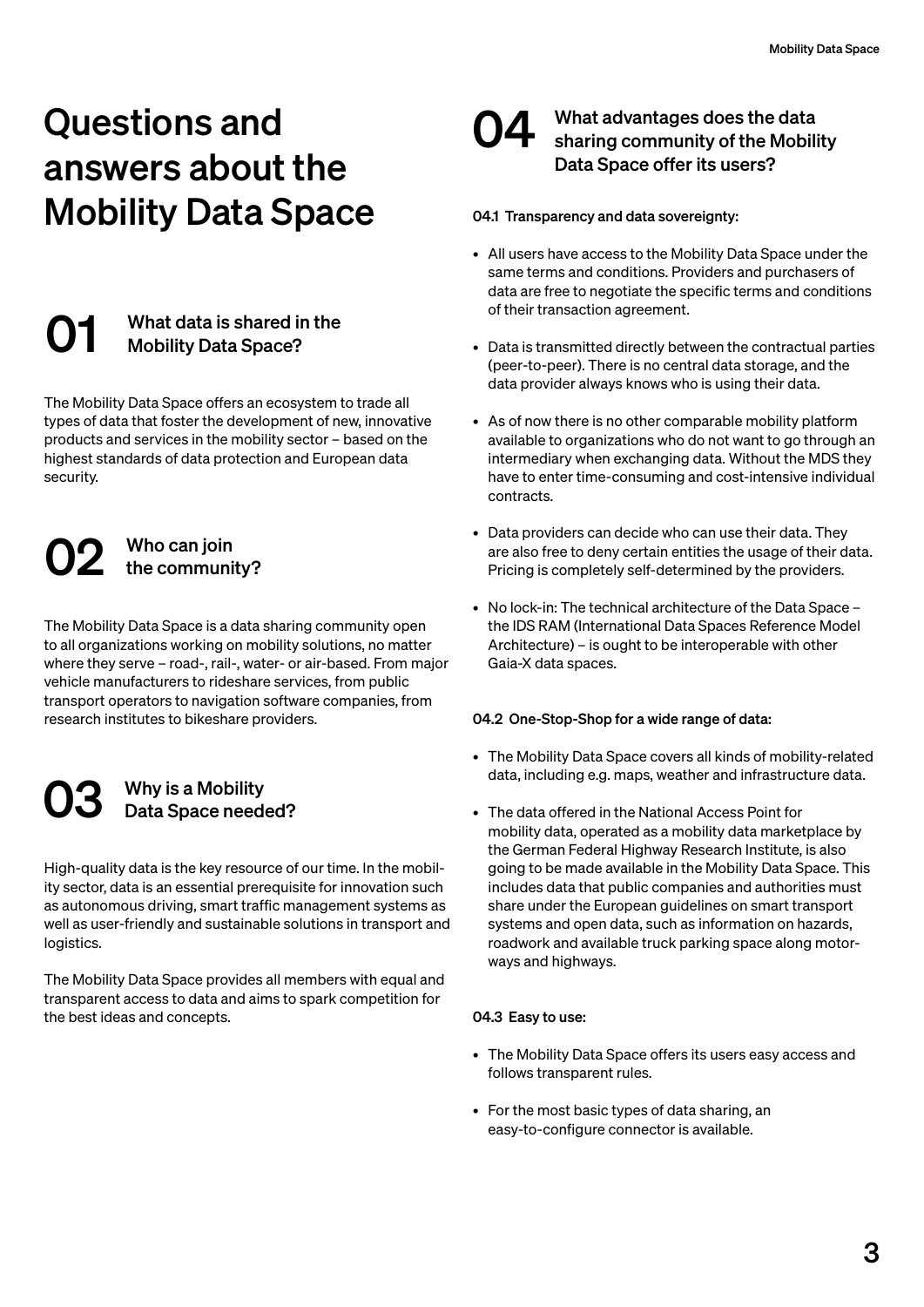#### 04.4 Data protection and security:

- In accordance with the principle of "Security by Design", the Mobility Data Space has been designed in a decentralized manner, and data is held by its users. Only the data catalogue itself is stored centrally.
- Mobility Data Space complies with antitrust legislation and the European General Data Protection Regulation (GDPR) as well as the European directives and conceptual thinking on the Data Governance Act (DGA), Digital Service Act (DSA) and Digital Markets Act (DMA).
- To ensure complete compliance with data protection requirements, the German Federal Commissioner for Data Protection and Freedom of Information (BfDI) has been consulted.

#### 04.5 Creation of value:

• Use of the data space is free of charge until 2024. Data providers receive all the revenue from trading their data. From 2024 onwards, users will be charged a comparatively low fee. This money will be spent on continuous further development as well as to cover operating expenses. This is made possible by the running company's non-profit status.

#### 04.6 Access to the data sharing community:

- To help stakeholders in the process of becoming aware of the potential of their data and to connect innovators, the Mobility Data Space offers its members online and offline exchange formats.
- Service partners, working closely with the Mobility Data Space and being involved to current developments in the Gaia-X environment, offer services in all kinds of fields such as Onboarding, Operation, Data & Identity Management, Development, Business Development.

# O5 Who commissioned the Mobility<br>Data Space and who is developing it?

The Mobility Data Space originated from a decision by the German federal government. Its objective is to foster collaboration and data sharing in the mobility sector. Coordinated by acatech – National Academy of Science and Engineering, more than 200 stakeholders from the mobility sector, including research institutions, private businesses and public administration, worked on its conception.

In May 2021, the non-profit organization "DRM Datenraum Mobilität GmbH" was established to further develop the data space to ensure its technical progress. acatech serves as founding partner. Further shareholders are Caruso, Deutsche Bahn, Deutsche Post DHL, HERE, HUK-Coburg, Mercedes-Benz, BMW via BMW Intec Beteiligungs GmbH and Volkswagen via Volkswagen Group Info Services AG, as well as the states of North Rhine-Westphalia and Baden-Württemberg.

### **O6** Is the Mobility Data Space interoperable<br>
with other GAIA-X data spaces?

As Gaia-X, the Mobility Data Space stands for portability, interoperability and connectivity of the infrastructure within and across sectors. This will allow cross-sector data sharing ensuring scalability at a high level in the future.